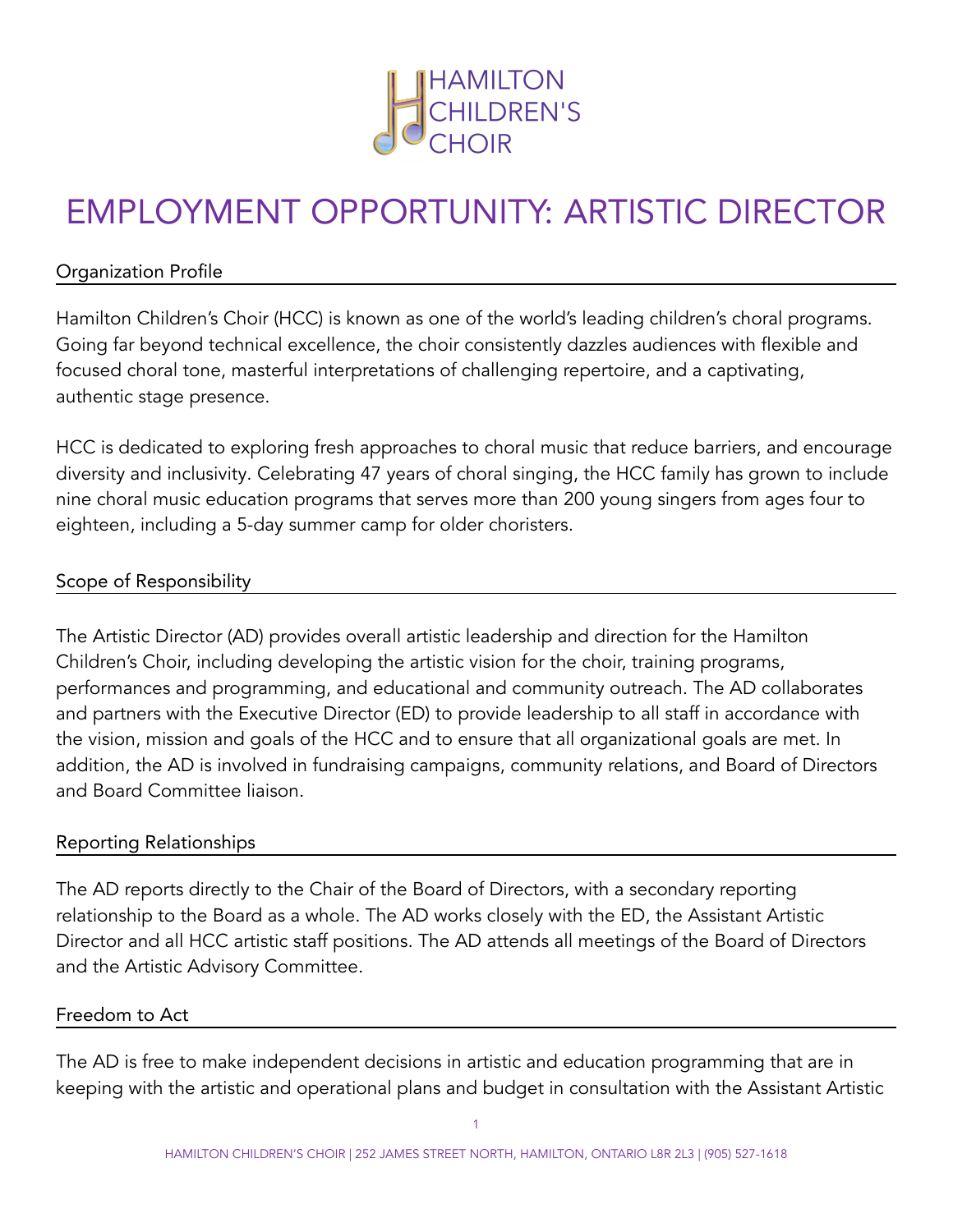

Director and ED, as appropriate. All decisions that have a financial impact must be discussed with the ED.

#### Specific Roles and Responsibilities

#### Artistic Leadership

- Imagine and develop an HCC artistic vision that offers the HCC opportunity for growth and sustainability
- Be an active leader within the HCC organization and the local arts and culture community.
- Maintain the profile of the HCC within the national and international choral communities.
- Develop, communicate and implement an artistic plan for the HCC consistent with its mission, values and strategic plan, reflecting and responding to the evolving diversity of the City of Hamilton and region.
- Plan and prepare vital and viable programming, including an annual artistically imaginative program.
- Recruit, secure, and/or approve all personnel directly concerned with the artistic elements of the HCC program.
- Provide overarching artistic leadership and mentor all creative personnel involved in HCC programs, performances and tours.

## Organizational Leadership

- In partnership with the ED and as approved by the Board, lead the HCC forward in the execution of the current Strategic Plan with a compelling vision that inspires and motivates.
- Attend monthly Board meetings and provide, in a timely and accurate manner, all information necessary for the Board to function properly and to make informed decisions, including providing a detailed AD Report in advance of each Board meeting.
- Provide inspirational leadership to staff and volunteers.
- Develop and foster a diverse workplace culture that maintains the highest standards for excellence, equality, creativity, collaboration, inclusiveness, and fiscal, operational, and organizational integrity.
- Participate in regular meetings with the ED, AD and administrative and artistic staff.

## Training & Education Program

● Design and maintain a progressive choral music education program for children and youth that offers vocal instruction, music theory, and stage performance.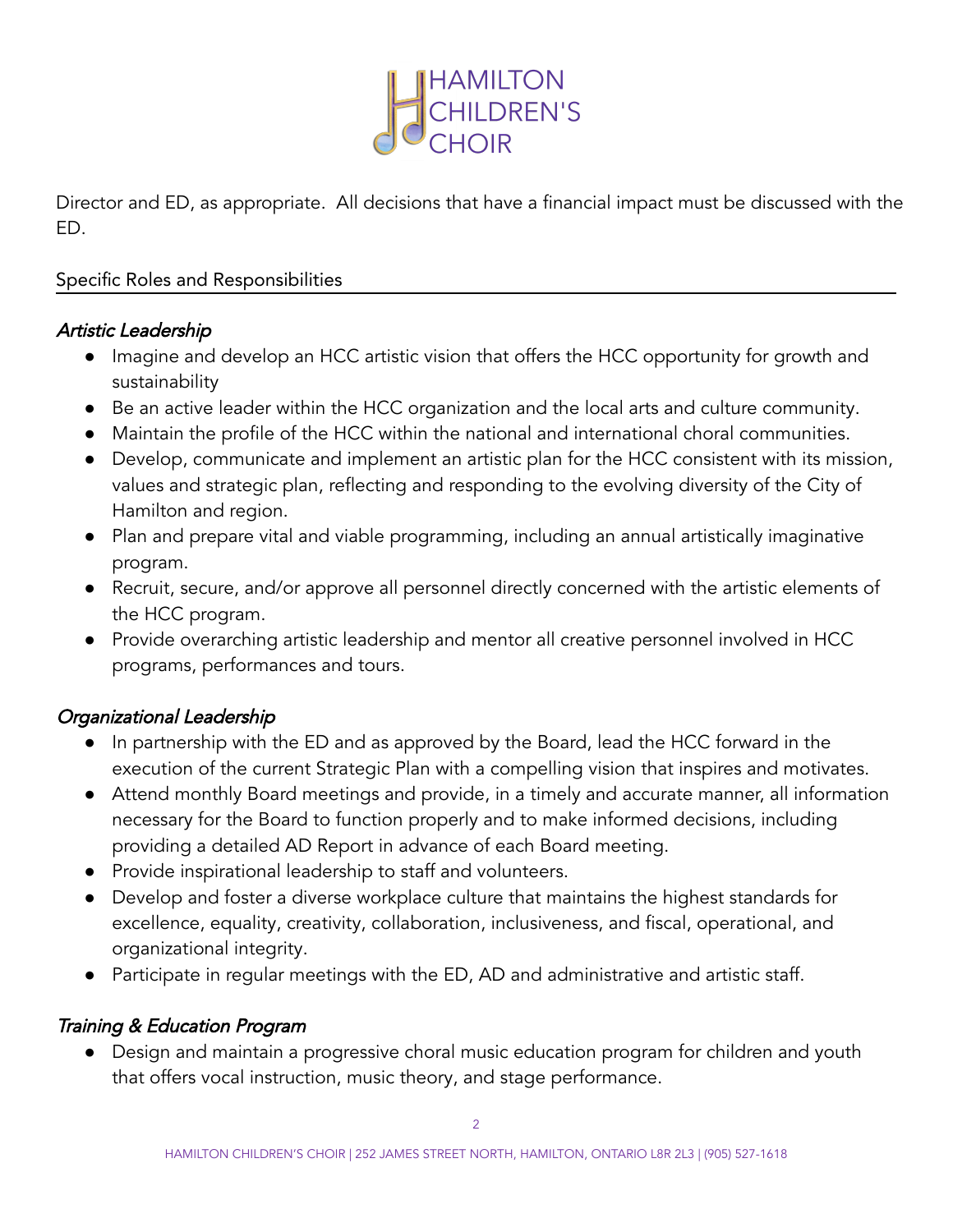

- In consultation with the Assistant Artistic Director, select diverse repertoire that is technically and musically age-appropriate
- Develop, maintain and supervise the structure of the various choirs and the promotion/transition of choristers from one choir to another.
- Rehearse with and conduct performances of at least one (1) senior choir, as well as tour ensembles.
- Mentor individual skills development, i.e., sectionals and soloists.
- Lead the summer camp program.

## Educational Outreach

- Maintain music association memberships and participate in organizations, including Choral Canada, Choirs Ontario, American Choral Directors Association, Chorus America, International Federation for Choral Music, and the Treble Choir Association.
- Be available as an artistic resource and mentor for workshops, clinics, master classes and other educational opportunities include occasional lecturing and conducting, and prepare materials as required.
- Oversee and promote strong relationships with the local educational community.

## Candidate Profile

## **Qualifications**

- Master of Music in choral conducting (preferred) or equivalent experience
- At least 5 years of choral conducting experience with a minimum of 3 years conducting a children's choir
- Previous experience as an artistic or assistant artistic director

## **Experience**

- Excellent knowledge of vocal pedagogy for the child's developing voice and extensive knowledge of the repertoire for children's and youth choirs
- Strong communication skills with experience creating reports for granting organizations and Board meetings, and corresponding with a variety of constituents
- A history of developing successful and enduring partnerships with other artists and organizations
- Experience in hiring, training, mentoring, and coaching artistic staff
- Kodály certification is preferred but not required. Must be fluent in teaching solfège, rhythms and ear training using the Kodály moveable "do" system
- Experience with IPA and teaching diction in foreign languages